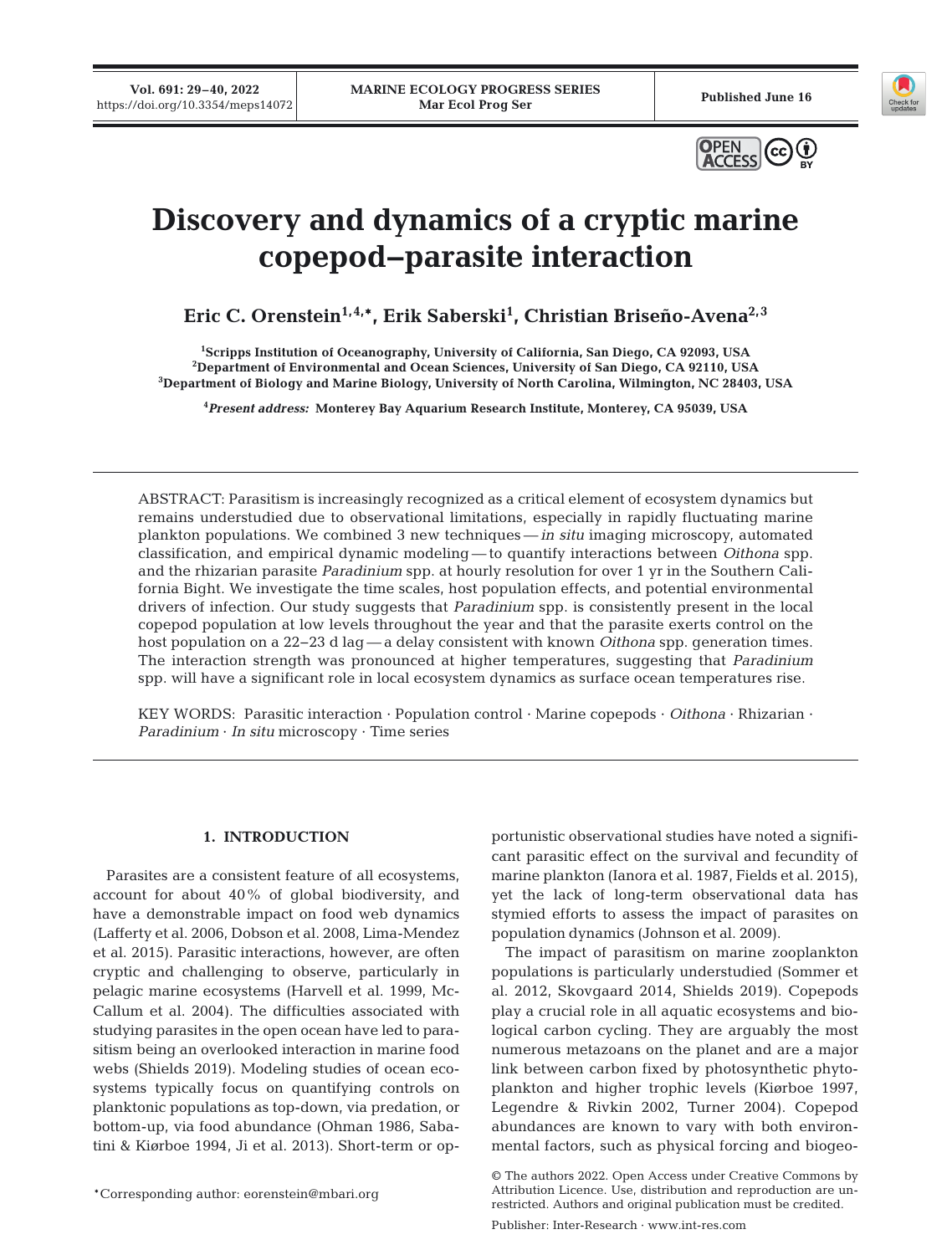chemical cycling, and biotic interactions, typically viewed through the lens of trophic interactions (Verity & Smetacek 1996). Although the existence of parasites of marine zooplankton has been extensively documented, and much effort devoted to their taxonomy and systematics, the ubiquity of parasites, their ecological role, and their effect on energy transfer re mains largely unknown (Ho & Perkins 1985, Théodo ridès 1989, Skovgaard & Saiz 2006). Recent advances in genetic techniques have confirmed the widespread and consistent distribution of parasites associated with marine plankton (Lima-Mendez et al. 2015, Guidi et al. 2016).

Tracking parasitic infections at high enough spatio temporal resolution to assess the effect on a host population is challenging due to limitations associated with traditional net or bottle-based sampling techniques. Moreover, standard chemical preservation or improper handling of samples can make the identification of parasites intractable or impossible, rendering most historical samples difficult to analyze (Ianora et al. 1987, Skovgaard & Saiz 2006, Shields 2017). Expanding the coverage of such monitoring is inhibited by its labor-intensive nature; the work entails countless hours of expert sorting of net samples, taxonomic identification, and maintenance of cultures (Benfield et al. 2007, MacLeod et al. 2010).

In this study, we tracked temporal variability in the presence of the ectoparasitic phase of the genus *Para dinium* on the cosmopolitan cyclopoid copepod genus *Oithona* off the coast of Southern California, one of the most studied planktonic ecosystems in the world, marking the first observation of the parasite in the Northern Pacific. *Paradinium* spp. is believed to be widespread in coastal waters but is difficult to observe due to the transient nature of the external gonosphere life stage. The mass only remains attached to the copepod on time scales of minutes to hours and can be dislodged when sampling with a net or lost in chemical fixation (Shields 1994, Skovgaard & Saiz 2006, Ward et al. 2018). The infection can also reach considerable prevalence, with documented rates of up to 35% of the host population in Mediterranean waters (Chatton & Soyer 1973). The parasite's effect on its host population remains unknown.

We quantified the interaction at hourly resolution using a combination of 3 recently developed observational and analytic techniques: *in situ* microscopic imaging, automated image classification with convolutional neural networks (CNNs), and time series analysis with empirical dynamic modeling (EDM) (Sugihara et al. 2012, LeCun et al. 2015, Deyle et al. 2016, Orenstein et al. 2020b). Using imagery collected by the Scripps Plankton Camera (SPC), we generated a year-long, hourly resolved time series tracking the short-term end-stage of *Paradinium* spp. infecting *Oithona* spp. We then evaluated the time series in the context of coincident environmental parameters to assess the influence of the parasite on the copepod host population. Given the ecological significance and glo bal distribution of *Oithona* spp., we posit that the parasitic infection is a common and important element of many coastal ecosystems. Our work suggests that real-time monitoring coupled with robust time series analyses is a viable approach to quantifying the effect of ectoparasites on zooplankton populations and evaluating the role of parasites in the pelagic food web.

# **2. MATERIALS AND METHODS**

We combined 3 distinct techniques to identify relevant time scales of *Paradinium* spp. infection and control of *Oithona* spp. populations in the Southern California Bight (SCB). Images were collected by the SPC, and a deep neural network was trained to classify the images and generate a time series. Dynamic modeling methods were used to analyze the resulting data to quantify the relationship between the parasite and its copepod host.

## **2.1. Study system**

### 2.1.1. Physical environment

All data were collected at the Ellen Scripps Memorial Pier at the Scripps Institution of Oceanography in La Jolla, California. The pier deck extends approximately 250 m offshore into nearshore waters. The environment sampled at the pier is strongly influenced by tides, atmospheric interactions, and coastal processes such as shoaling internal waves (Pineda 1991, Morgan et al. 2017, Sinnett et al. 2018). The SPC has been deployed on the southeast corner of the pier deck at a tide-dependent average depth of 3 m since March 2015. The images for the present study were collected between March 2015 and April 2016.

The physical and biological environment in the Southern California Current System is generally regulated by surface heat flux, horizontal advection, wind stress, and upwelling (Huyer 1983, Beardsley et al. 1998, Bograd et al. 2001). The system is modulated by decadal-scale features such as the El Niño− Southern Oscillation and the North Pacific Gyre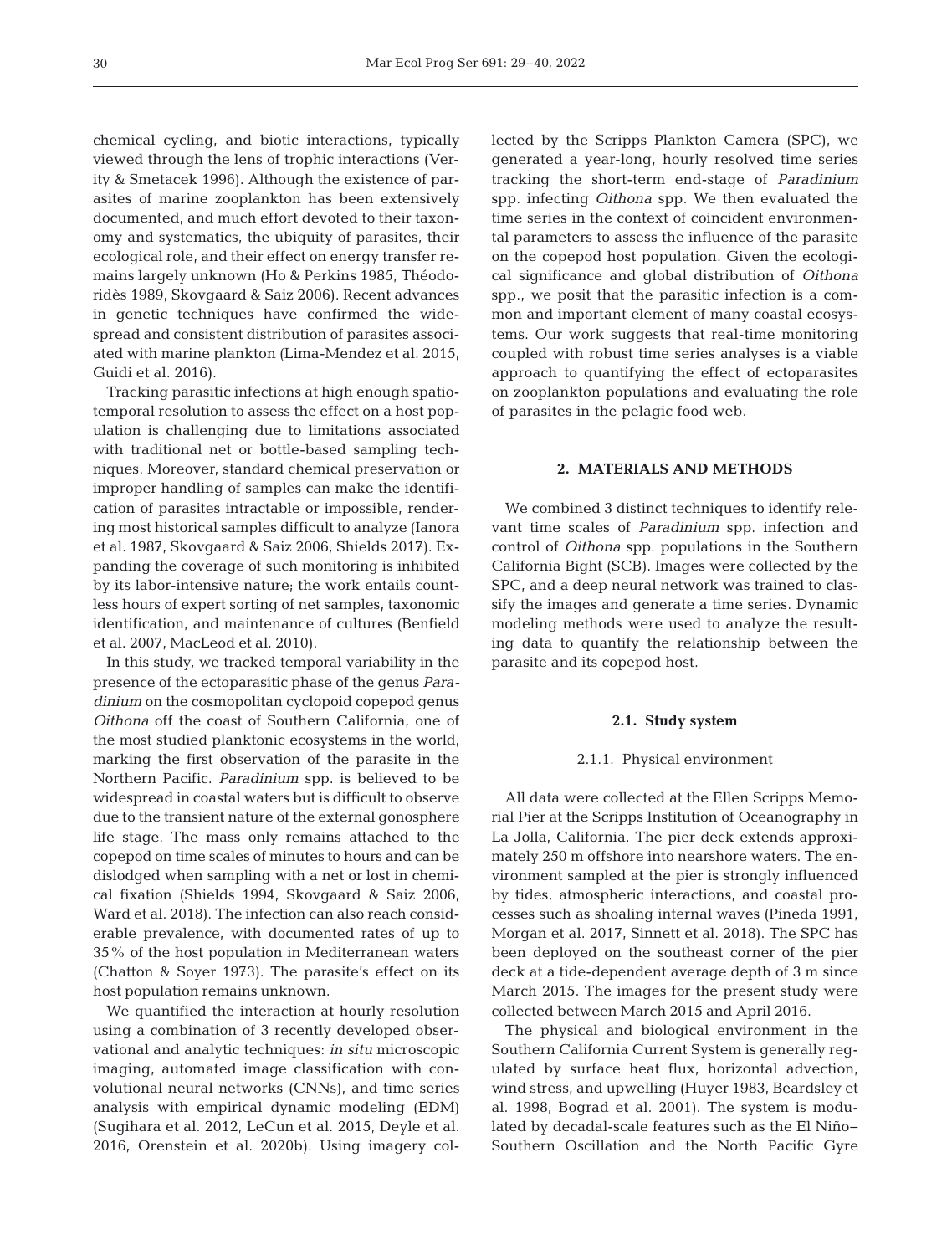Oscillation (Lynn & Bograd 2002, Di Lorenzo et al. 2008). The study year, however, was climatologically unique, characterized by a persistent warm-water anomaly known as 'the Blob' (Cavole et al. 2016). In the SCB, the Blob reduced surface heat flux, leading to increased stratification that altered historic patterns of upwelling and downwelling along the coast (Jacox et al. 2016). The increased thermal stratification also caused a reduction in vertical mixing that reduced the nutrient flux to surface waters (Zaba & Rudnick 2016). At the Scripps Pier in particular, 199 d during the year-long study period qualified as being anomalously warm compared to historical water temperature records (Fumo et al. 2020).

# 2.1.2. Host

*Oithona* spp. is a cosmopolitan cyclopoid copepod genus that is common in coastal marine environments. There are 3 species of *Oithona* typically found in the SCB and at Scripps Pier in particular: *O. nana*, *O. setigera*, and *O. similis*. *O. nana* is easy to differentiate from the others based on average body size: the typical *O. nana* individual is approximately 1 mm smaller than the other species. *O. setigera* and *O. similis* are challenging to distinguish in SPC images since their morphological differences approach the pixel-level resolution of the instrument. We thus refer to the host as *Oithona* spp., noting that *O. similis* is by far the most frequent and abundant species sampled at the Scripps Pier (Nishida 1985).

# 2.1.3. Parasite

*Paradinium* is currently a monotypic rhizarian genus with the extant species *P. poucheti* Chatton, 1910. There are 3 recognized *Paradinium* species parasitizing copepods: *P. poucheti* associated with *Acartia cluasii*, *A. longiremis*, and *O. similis* (Chatton 1910); *P. mesnili* parasitizing *Triconia conifera* (Chatton & Soyer 1973); and *P. cauleryi* found with *Ocaea media* (Chatton & Soyer 1973). A fourth unknown species of *Paradinium* is associated with *Euterpina acutifrons* (Skovgaard & Daugbjerg 2008). Recent molecular studies have confirmed *Paradinium*'s association with at least 2 copepods via small subunit (SSU) rRNA analysis: *P. poucheti* from *O. similis* (PaOi01) and an undescribed *Paradinium* sp. from *E. acutifrons* (PaEu41) (Skovgaard & Daugbjerg 2008). *P. poucheti* is the most well-studied of the 4 known species and has been identified in amplified eDNA

samples taken in Florida, Borneo, UK, Italy, Norway, and South Africa (Ward et al. 2018).

*P. poucheti* is a parasitic rhizarian that grows in the host's haemocoel, migrates into the digestive tract, is expelled through the anus, and finally attaches as a cell mass called a gonosphere to the host's anal somite (Chatton 1910). After several hours, flagellated spores form in, and subsequently emerge from, the gonosphere, possibly representing the parasite's infectious stage (Skovgaard & Daugbjerg 2008). The gonosphere remains attached to the host for a matter of hours (see Fig. 1b). *P. poucheti* is believed to be a parasitic castrator, preferentially targeting females and destroying the gonads as it grows (Shields 1994, Lafferty & Kuris 2009). While no complete life cycle has been documented for *P. poucheti*, the organism is thought to take about 4 wk from infection to expulsion of flagellated, free-swimming bodonisphores (Shields 1994).

To our knowledge, there are no published reports of *Paradinium* in the North Pacific (Ward et al. 2018). However, a single SSU rRNA sequence of an uncultured marine eukaryote clone collected along the Southern California coast matched 96% of the positions of 2 complete sequences of corroborated *P. pou cheti* isolates from the NW Mediterranean (Worden 2006, Skovgaard & Daugbjerg 2008). We did not have the resources in the context of this work to collect our own genetic samples.

The ephemeral gonospheres observed in this study are likely the end stage of *Paradinium*'s life cycle based on the highly specific copepod−parasite association, mode of attachment to the host during the parasite's external life phase, and macroscopic morphology of the gonosphere. Without laboratory-based morphological measurements or molecular data, we cannot positively identify the parasite to the species level. We conservatively report our observation as *Paradinium* spp. until further evidence can confirm the parasite's taxonomic position.

### **2.2.** *In situ* **microscopy and environmental data**

The SPC is an *in situ* dark-field microscope designed as a complement to the ongoing Scripps Pier plankton time series maintained by the Southern California Coastal Ocean Observing System (SCCOOS) through the Harmful Algal Bloom Monitoring and Alert Network (Kim et al. 2009, Orenstein et al. 2020b). The SPC consists of 2 housings: one contains an LED light source and collimating optics; the other, a machine vision camera, embedded computer, and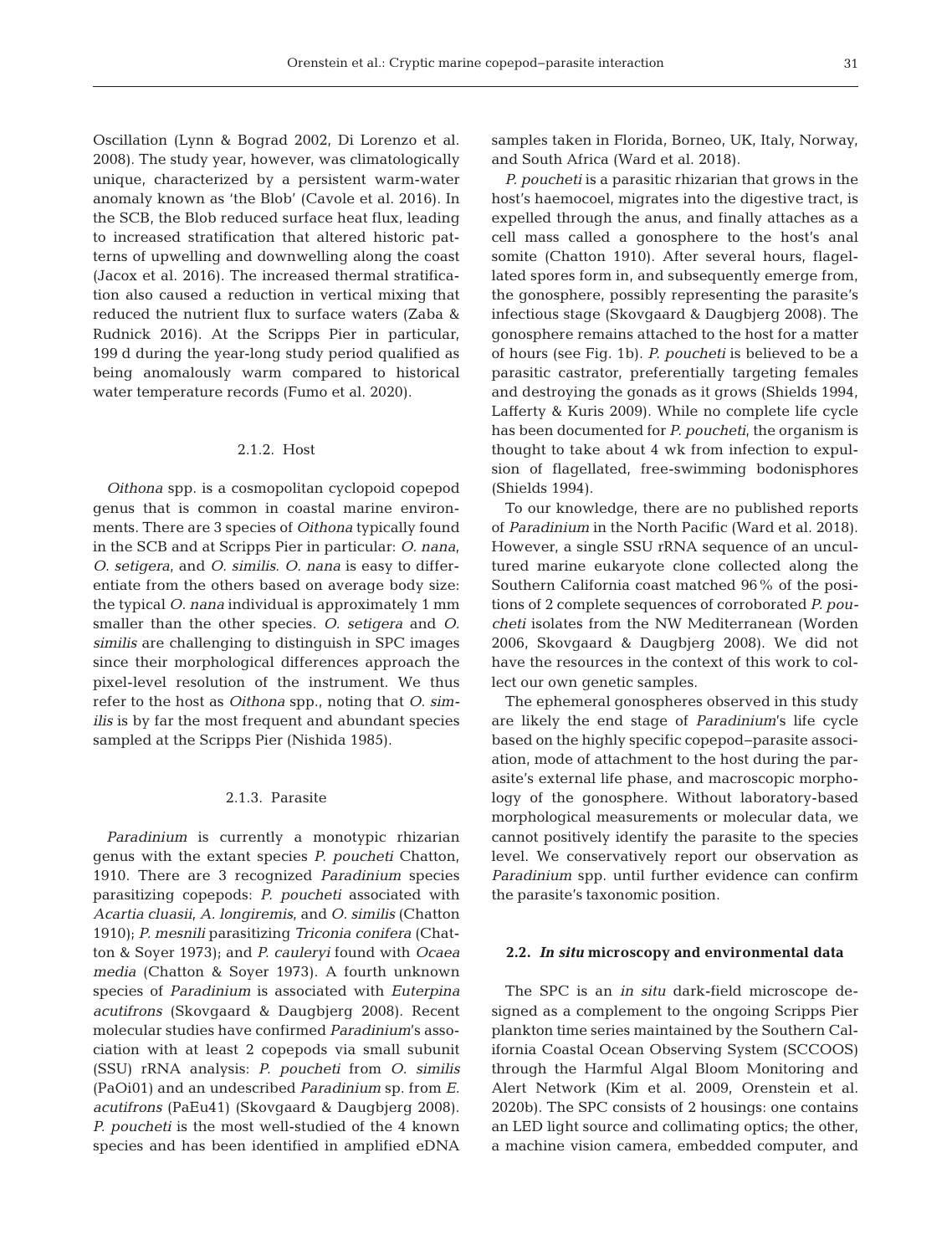power supply. The sample volume between the housings is undisturbed fluid — the system uses no nets, filters, or pumps — and thus samples only the ambient plankton population. The system captures 8 frames s<sup>-1</sup> and, using real-time object detection, extracts regions of interest (ROIs). The SPC logs thousands to millions of ROIs  $d^{-1}$  depending on the ambient density of objects in the water. The data presented in this paper were collected by an SPC fitted with a 0.5× microscope objective for observing zooplankton and large phytoplankton.

Coincident environmental data were recorded by the SCCOOS automated shore station package an instrument attached to an adjacent pier piling at approximately the same depth as the SPC. Data acquired by the environmental sensors were downloaded from NOAA's Environmental Research Division Data Access Program. The physical data were quality controlled by SCCOOS software according to the Integrated Ocean Observing System's standards.

The data collected by the SPC have a number of important technical limitations related to resolution and sample volume. The camera, fitted with a 0.5×

magnification objective, yields 7.4 μm pixel−1 in object space — 32 line pairs mm<sup>-1</sup> at 30% contrast on a USAF 1951 resolution target-and captures approxi mately 3 ml of fluid frame−1. The pixel resolution is sufficient to identify *Oithona* spp. and distinguish the egg sacs from the ephemeral ectoparastic phase of *Paradinium* spp., but not to sort males and females. The volume per frame is size-dependent — larger objects blur out over larger distances and thus have a larger effective sample volume. Furthermore, the imaging system only captures the ephemeral ectoparasitic phase of *Paradinium* spp. and does not allow us to determine if a copepod imaged without an attached gonosphere is infected or not. We are therefore careful in the subsequent ana lyses to present estimated parasite pre valence in the population rather than prevalence as traditionally stated in parasitology studies (Margolis et al. 1982, Bush et al. 1997). Likewise, we present our findings in terms of relative, not absolute, abundance. Thus, subsequent results should be understood as descriptive of patterns and

magnitudes rather than absolute changes in the population during the sample period.

## **2.3. Image classification**

The SPC images were sorted into 3 classes of interest: *Oithona* spp., *Oithona* spp. with *Paradinium* spp. gonosphere, and *Oithona* spp. with egg sacs (Fig. 1). *Oithona* spp. is readily identifiable from other copepod genera in the SPC images due to the distinctive, approximate 1:1 ratio between the prosome and urosome length. Egg sacs and gonospheres are easily distinguishable due to differences in shape and color. The egg sacs are elongated, translucent, and attached in pairs to the genital somite. The gonospheres are ovular, opaque brown, and appear to be trailing the host's urosome. All other images were classified as 'other', a catch-all class for objects not relevant to the present study. We leveraged recent advances in machine learning and pattern recognition to separate 10s of millions of unannotated ROIs. Broadly speaking, we used a supervised machine learning approach — a procedure in which an expert



Fig. 1. Example images from the Scripps Plankton Camera drawn from the classes of interest. (a) *Oithona* spp.; (b) *Oithona* spp. with ectoparasite phase (gonosphere), presumed to be *Paradinium* spp. (arrowhead); (c) *Oithona* spp. ovigerous females with egg sacs (arrowhead). Note the variety of body angles relative to the image plane and pose of appendages. These images are notably clean compared to the entire training set for the automated classifier; human annotators selected images of many poses if they were 80% confident of their label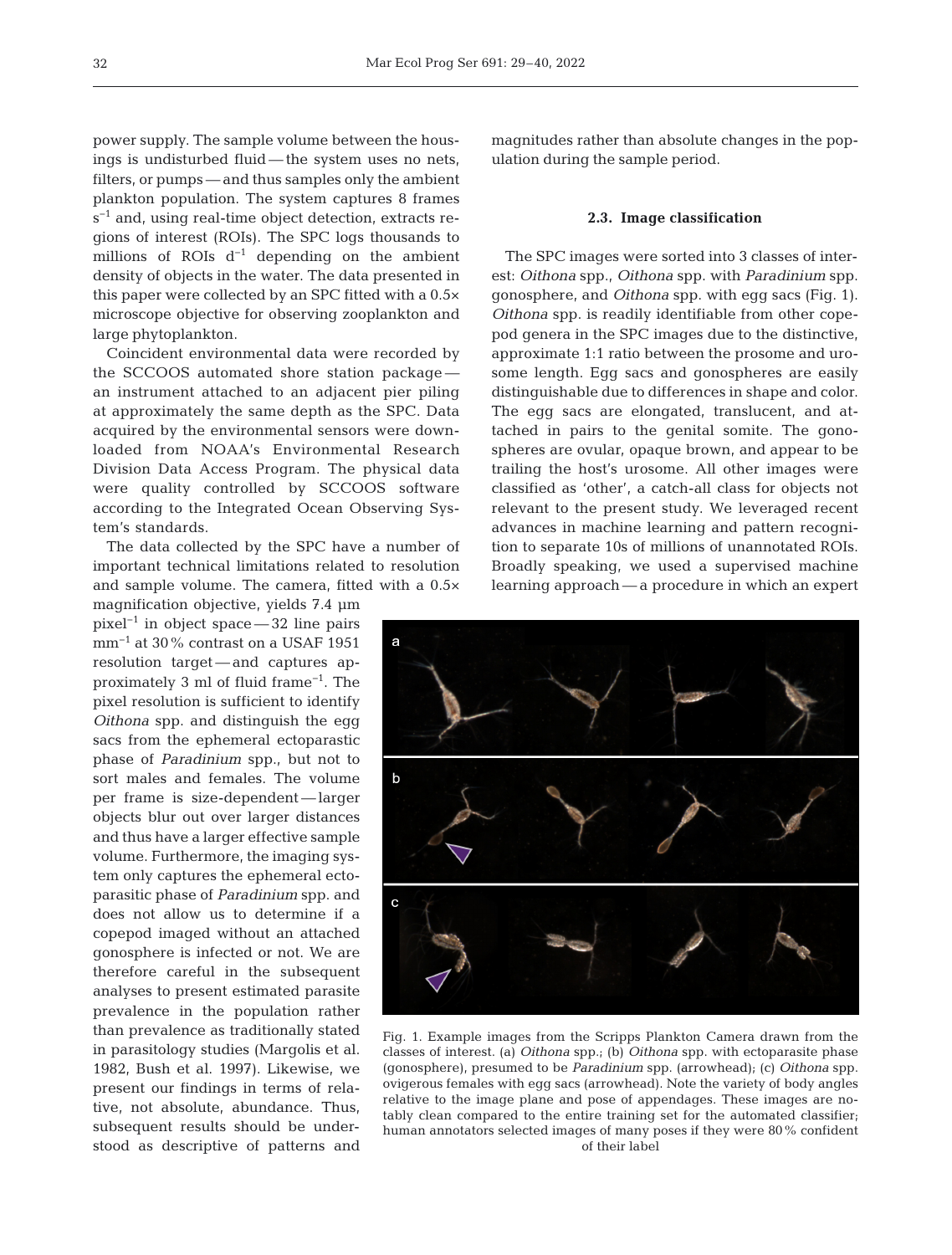human annotator sorts images that are then used to train a computer classifier for later use on new data.

## 2.3.1. Manual annotation

Manual annotation efforts for this study began in 2015 when *Paradinium* spp. gonospheres were first observed on *Oithona* spp. in the SPC data. Using a custom web-based labeling interface, ROIs were filtered by major axis length and constrained to 0.5− 2.5 mm based on well-established size ranges for *Oithona* spp. and the camera geometry. In total, a human expert annotated 643 018 ROIs in that size range from 58 randomly selected days between 12 March and 31 July 2015. In those days, 10 645 ROIs belonged to Oithona spp., 1660 were Oithona spp. ovigerous females, and 1013 were *Oithona* spp. with *Para dinium* spp. gonosphere.

## 2.3.2. Automated classification

The manually labeled images were used to train a deep CNN, a machine learning framework that learns directly from images rather than features defined by an engineer (LeCun et al. 2015). A version of the AlexNet architecture consisting of 5 convolutional and 3 fully connected layers, originally trained on the ImageNet natural image database, was finetuned with the labeled SPC data using the Caffe deep learning library (Krizhevsky et al. 2012). Finetuning is a common CNN training procedure that initializes model weights from a network developed for a different task rather than from random (Yosinski et al. 2014). Recent work has demonstrated that networks fine-tuned with plankton data outperform those trained from scratch when limited training data are available (Orenstein & Beijbom 2017). The training distribution was forced to be uniform by subsampling all 4 classes (the 3 classes of interest and 'other') to contain only 1000 images each. This procedure biases the classifier to be more sensitive to the classes of interest (González et al. 2017, Orenstein et al. 2020a). In effect, we trained the classifier to have a low false omission rate at the cost of a relatively high false detection rate. Moreover, the artificially uniform training distribution is more robust to data set shift — the variability in classifier performance as a function of changes in the underlying population (Moreno-Torres et al. 2012).

AlexNet was fine-tuned for 25 epochs with a learning rate of 0.0002 on an NVIDIA Tesla K40 GPU. The resulting model achieved an accuracy of 89% on an independent in-distribution test set composed of a random subset of 15% of the training data. The classifier was then further evaluated on all unlabeled data collected between March and September 2015. All ROIs labeled as one of the 3 classes of interest in that time frame were validated by a human expert to assess the classifier performance. Errors were tallied on a class-by-class basis in a binary manner and used to compute the false detection (FDR) and false omission rates (FOR):

$$
FDR = \frac{\sum FP}{\sum FP + \sum TP}
$$
 (1)

and

$$
FOR = \frac{\Sigma FN}{\Sigma FN + \Sigma TN}
$$
 (2)

where FP and TP denote false and true positive respectively. Likewise, TN and FN represent true and false negatives. These metrics allow users to judge the performance of a system as a function only of the labels returned in a single class (Genovese & Wasserman 2002, Storey 2003). This is helpful in the current case where the number of true negatives — ROIs in the 'other' class — is far greater than those in the classes of interest (Orenstein et al. 2020a).

The evaluation demonstrated the model had a FDR of 0.08 on *Oithona* spp. and 0.23 on *Oithona* spp. with *Paradinium* spp. gonosphere. The computer had the most trouble with the *Oithona* spp. ovigerous female class, returning a FDR of 0.32. The system did not, however, return many false negatives; the human expert examined approximately 30000 randomly selected ROIs that the computer placed in the 'other' category and only discovered 4 false negatives  $(FOR \ll 0.01)$ . These error rates reflect that the classifier is prone to overestimating the classes of interest and that the resulting counts should be understood as a maximum estimate. This underscores that the classifier output should be interpreted as indicative of community patterns and not absolute, volumetrically exact changes in the population.

# **2.4. EDM**

The CNN counts were binned at hourly resolution and used to generate a daily averaged time series of *Oithona* spp., *Oithona* with egg sacs, and *Oithona* with an attached *Paradinium* spp. gonosphere. These counts were smoothed with a 24 h running median filter (see Fig. 2a). The resulting count data were used to assess the apparent relative percentage of in fected and ovigerous *Oithona* spp. based on the SPC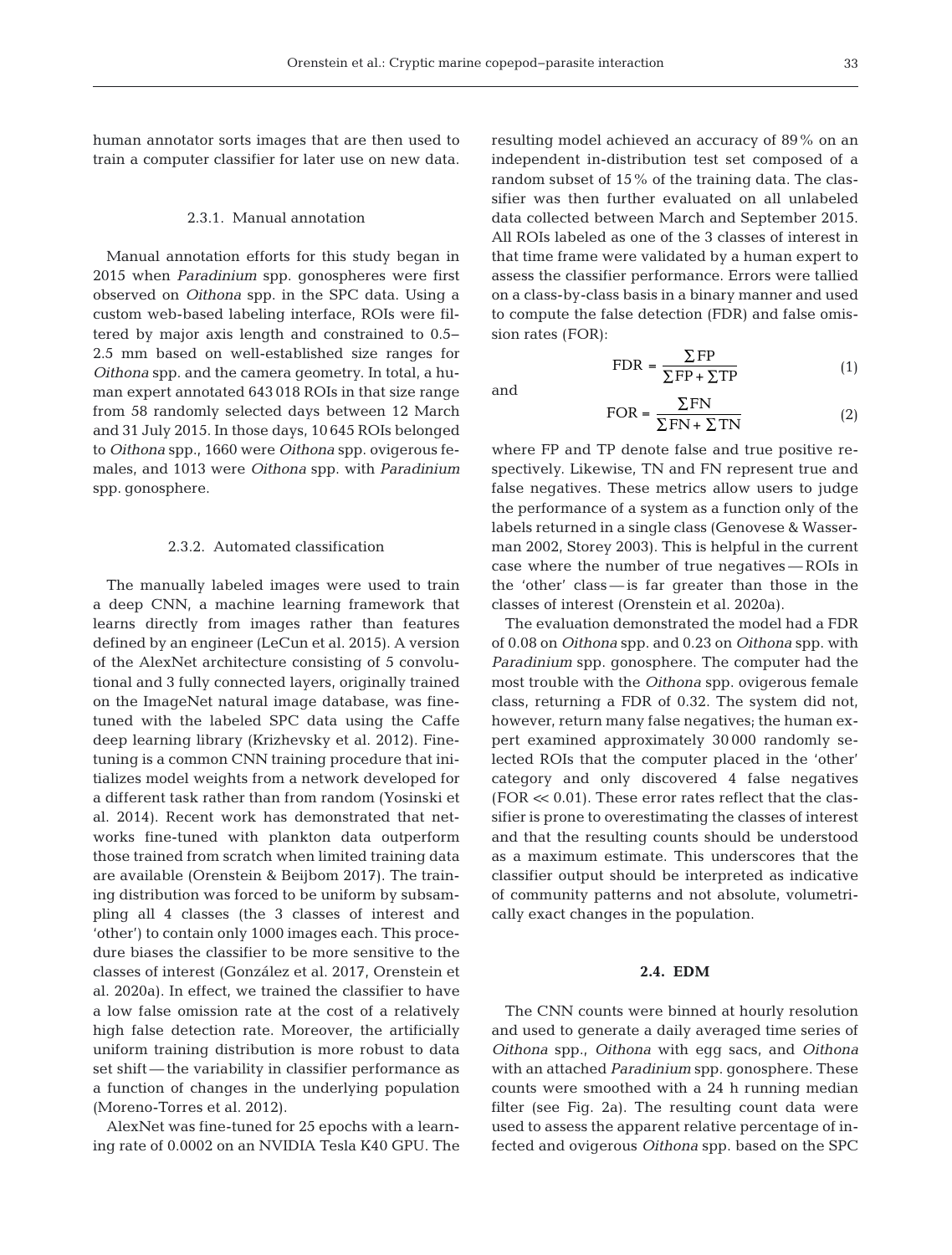data. The percentage was computed at each time point as the number in the class over the total number of identified *Oithona* spp. (see Fig. 2b).

Using convergent cross-mapping (CCM), we sought to identify non-linear, causal relationships between *Paradinium* spp. and *Oithona* spp. from the time series generated by the CNN (Sugihara et al. 2012). CCM tests for causation by measuring how well historical values of one time series can predict states of the other. The predictions are computed by time-lag embedding 2 time series to produce sets of *n*-dimensional points  $(x_t, x_{t-1}, \ldots, x_{t-n+1})$  at each time *t* for both signals. Every *n*-dimensional point represents a unique state of the system, a so-called state space reconstruction. If similar states of one time series map to similar states of another, the 2 are dynamically coupled. CCM can thus identify ecosystem coupling and associated temporal lags directly from data with only minimal assumptions (Ye et al. 2015).

Here, we calculated CCM in 7 dimensions (timelags of 0−6 d), with delays ranging from 0−42 d. We measured CCM strength as the accuracy (Pearson's correlation) of mapped, or predicted, values on the target attractor from the library attractor. Because each point in the reconstructed attractor represents 7 consecutive days, the delay of the interaction measured by CCM is ambiguous within a 7 d window. To account for the ambiguity, we averaged the CCM strength across 7 d to generate an 'interaction profile' (strength of interactions vs. delay; see Fig. 3a) that is normalized to the embedding dimension (Saberski et al. 2021).

Although CCM identifies the presence and relative strength of non-linear, dynamic interactions, the procedure does not directly quantify the sign of such interactions. We identified the sign of this interaction with *S*-map coefficients (Sugihara 1994, Deyle et al. 2016, Ushio et al. 2018). *S*-maps use local linear maps along an attractor to predict future values. Each local map quantifies the partial derivatives between all variables in the embedding and the target time series at a specific point in time. *S*-maps are sensitive to the set of variables and delays used; relationships quantified with one embedding may change when recalculated in a different embedding (Deyle et al. 2016). Ideally, one would use an embedding that captures all of the causal variables in the system and thus makes perfect predictions, but in most real-world systems such data are not realistically available.

Instead of relying on one specific partial embedding, we generated 100 random embeddings — combinations of variables with lags — of sea surface temperature (with a lag of 0−4 d), *Oithona* spp. relative abundance, *Oithona* spp. ovigerous females (with a lag of 0−20 d), and *Oithona* with ectoparasite (with a lag of 23−26 d). This suite of lags allowed us to find relationships that were not specific to any one em bedding. A 14 d moving average was applied to the *Oithona* with parasite time series to reduce noise, and the lag between 23−26 d was chosen based on the peak CCM strength shown in the interaction profile (see Fig. 3a).

# **3. RESULTS**

## **3.1. Parasite−host observations**

The CNN-based counts of the classes of interest were binned at hourly resolution and smoothed with a 24 h running median filter (Fig. 2a). The resulting count data were used to estimate the prevalence of infected and ovigerous *Oithona* spp. based on the SPC imagery. The estimated prevalence was computed at each time point as the number in the class over the total number of identified *Oithona* spp. (Fig. 2b). *Paradinium* spp., as assessed by the visible transient gonosphere on the *Oithona* spp., was present throughout the entire year of data collected by the SPC. The average estimated prevalence of *Para dinium* spp. during the year of study was 9.5%, ranging from 0% to a high of 49% on 19 Jan 2016. The variability in the estimated prevalence is a function of both the host−parasite association and environmental factors. Qualitatively, the *Paradinium* spp. signal appears out of phase with the presence of ovigerous *Oithona* spp., which is consistent with the suggestion that *Paradinium* spp. is a parasitic castrator.

## **3.2. Population dynamics**

There was no strong linear correlation between the counts of apparently uninfected *Oithona* spp. and those with an attached external gonosphere. The lack of linear correlation suggests that if *Paradinium* spp. does exert a control on the *Oithona* spp. population, the coupling is likely state-dependent, or nonlinear. The interaction profile generated from the 7 dimensional CCM between *Paradinium* spp. and *Oithona* spp. signals revealed that the parasite had a causal influence on host abundance with a peak ef fect at 23 d (Fig. 3a). Further, we found that elevated counts of the parasite were consistent with a decline in the number of ovigerous females observed by the SPC with a slightly longer delay of 26 d (Fig. 3a). The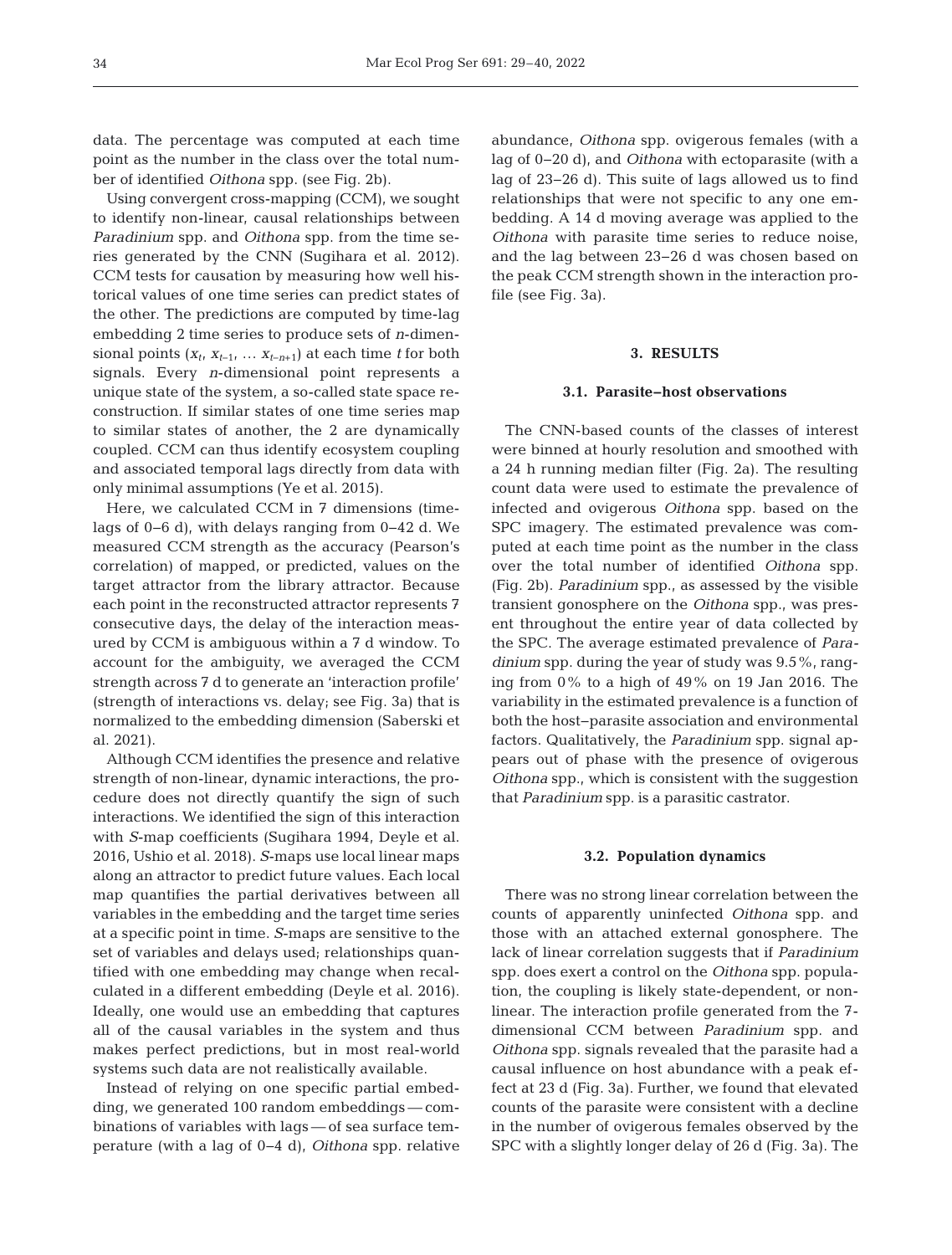

Fig. 2. Time series of *Oithona* spp. tracked with the Scripps Plankton Camera (SPC) between March 2015 and April 2016. The image labels used in these plots are generated by the automated classifier. Data before September 2015 has been fully validated by a human annotator. (a) Count data from the SPC smoothed with a 24 h running mean filter. The number of *Oithona* spp. seen by the SPC is typically much higher than either parasitized or ovigerous individuals. (b) Estimated prevalence of parasitized and ovigerous *Oithona* spp. Percentages are computed by dividing each signal by the total number of *Oithona* spp. in each hourly interval



Fig. 3. Assessing the relationship between *Paradinium* spp. and *Oithona* spp. abundance. (a) Causal influence measured by convergent cross mapping (CCM) at different delays of the effect of *Paradinium* spp. on *Oithona* spp. abundance (black) and number of individuals carrying eggs (red). Note that *Paradinium* spp. has a peak interaction strength at ~23 d, roughly corresponding to the generation time of *Oithona* spp. (b) *S*-Map coefficients with random embeddings quantify the effect of the parasite on host abundance with a 23−26 d lag. Black line: generated by averaging across all embeddings; red region: standard deviation of the average in each window. Note that the strongest (negative) influences occur between 20 and 22°C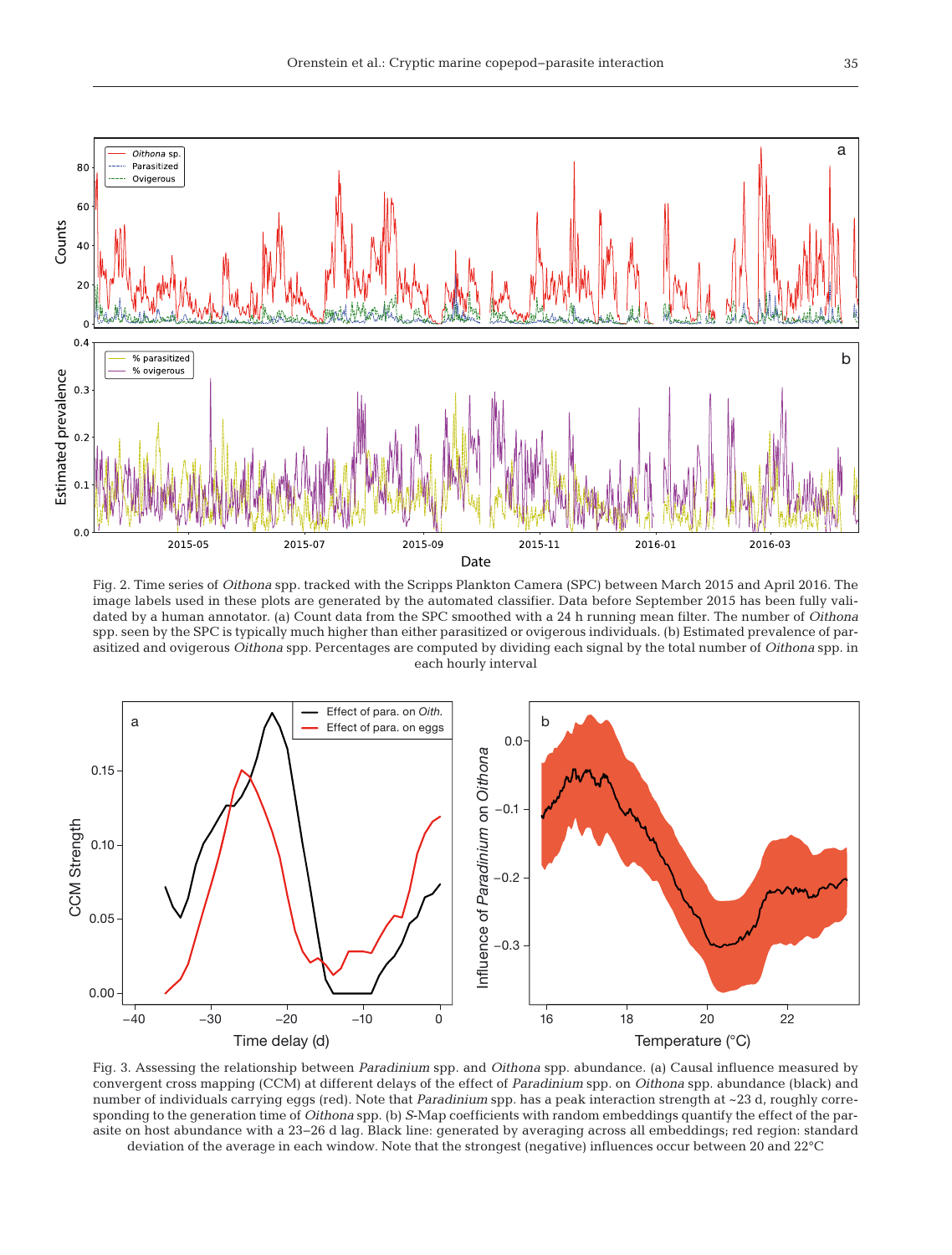relative strength of the parasite on total *Oithona* spp. abundance was slightly stronger (higher peak CCM strength; Fig. 3a) than that on the subpopulation of adults carrying egg sacs at the 22−23 d time delay. Conversely, the instantaneous (delay  $= 0$  d) effect of the parasite on the subpopulation of ovigerous females was much stronger than that of the parasite on the entire population.

Analysis of the *S*-map coefficients of the *Paradinium* spp. population's effect on *Oithona* spp. in multiple random embeddings suggests that the parasite almost always (89% of coefficients) had a negative influence on the host population (Fig. 3b). The relationship was temperature-dependent: the relative influence of the parasite was stronger in moderate local water temperatures (20−22°C) relative to colder (16−19°C) and very warm (>22°C) periods. This finding suggests that there is an optimal temperature range in which *Paradinium* spp. is most able to negatively impact the *Oithona* spp. population.

## **4. DISCUSSION**

We combined 3 technologies —*in situ* microscopy, deep learning, and EDM — to identify a previously un observed parasitic interaction in a densely sampled region, estimate prevalence over time based on *Pa radinium*'s ephemeral end-stage gonosphere, and quantify the time scales of infection and host population control. Our analysis suggests a causal relationship between *Paradinium* spp. and its *Oithona* spp. host at a time scale of 22−23 d that is strongest when the water temperature is between 20 and 22°C. This temperature range is consistent with semiquantitative observations made by Skovgaard & Saiz (2006) of elevated *P. poucheti* prevalence during warm summer months (24−25°C) in the NW Mediterranean. There is otherwise little available data to quantify *Paradinium* spp. life cycle timing, environmental conditions favorable for the parasite's growth, or its effect on the overall host population.

EDM revealed several relevant time scales of the parasite's influence on ovigerous *Oithona* spp. and the overall host population: an instantaneous effect on egg-bearing individuals, a 22−23 d lag on the host population, and a 26 d delay on brood size. At a delay of 0 d, the parasite had a larger impact on the number of ovigerous females than on the whole population (Fig. 3a). We posit that this finding suggests that the observed *Paradinium* spp. is a parasitic castrator; the parasite consumes the ovaries during its internal life phase, reducing the number of visible

egg-carrying individuals when there are many copepods ex hibiting the ephemeral end-stage of the *Paradinium* spp. infection.

The longer delays can be attributed to the lifehistory of *Oithona* spp. The ~23 d delayed effect on the overall population aligns with reported generation times of *Oithona* (e.g. 19.7 d at 15°C, Sabatini & Kiørboe 1994; 23 d at 18°C, Huntley & Lopez 1992): if the parasite reduces the number of reproductive adults in the current population, the subsequent generation will have fewer adults. The slightly longer delay in the effect of the parasite on the number of ovigerous females suggests that it takes about 3 d for *Oithona* spp. to carry visually identifiable egg sacs once reaching the reproductive life stage (copepo dite VI). Experimental data from other sources im plies that *Oithona* spp. clutches hatch within 3−4 d in temperate waters like those at Scripps Pier (Nielsen et al. 2002).

*Oithona* spp. generation times (from egg to egg) have a noted temperature-dependence, ranging from 31−37 d at 15−17°C (Satapoomin et al. 2004) to ap proximately 1 wk in tropical waters at 25−30°C (Dvoretsky & Dvoretsky 2009). The Bělehrádek temperature function can be used to approximate the duration of each development stage of copepods (Corkett & McLaren 1979):

$$
D = a(T - \alpha)^{-b} \tag{3}
$$

where *D* is development time (in days), *T* is the temperature, and *a*, α, and *b* are fitted constants. Using constant values for each copepod life stage compiled by Eiane & Ohman (2004) and the temperature range measured by the SCCOOS array, we estimate *Oitho na* spp. development time at the Scripps Pier to range be tween 8.6 and 32.5 d. The median temperature value in the study period was 18.2°C, suggesting a generation time of 15.7 d. These generation times are in keeping with the maximal effect of *Paradinium* spp. at 22−23 d: once the apparent parasite infection peaks in the image data, approximately one generation period elapses before the subsequent decline in the host is observed by the SPC.

These measured dynamics indicate that the parasite is endemic in the local *Oithona* spp. population, existing at low levels throughout the year of obser vation. We believe the observed host−parasite system was in equilibrium during the period of study, with the parasite regulating the *Oithona* spp. population size. This interpretation of our data is in accord with models of population control by parasitic infections, particularly that of Blower & Roughgarden (1987), who specifically considered the dynamics of a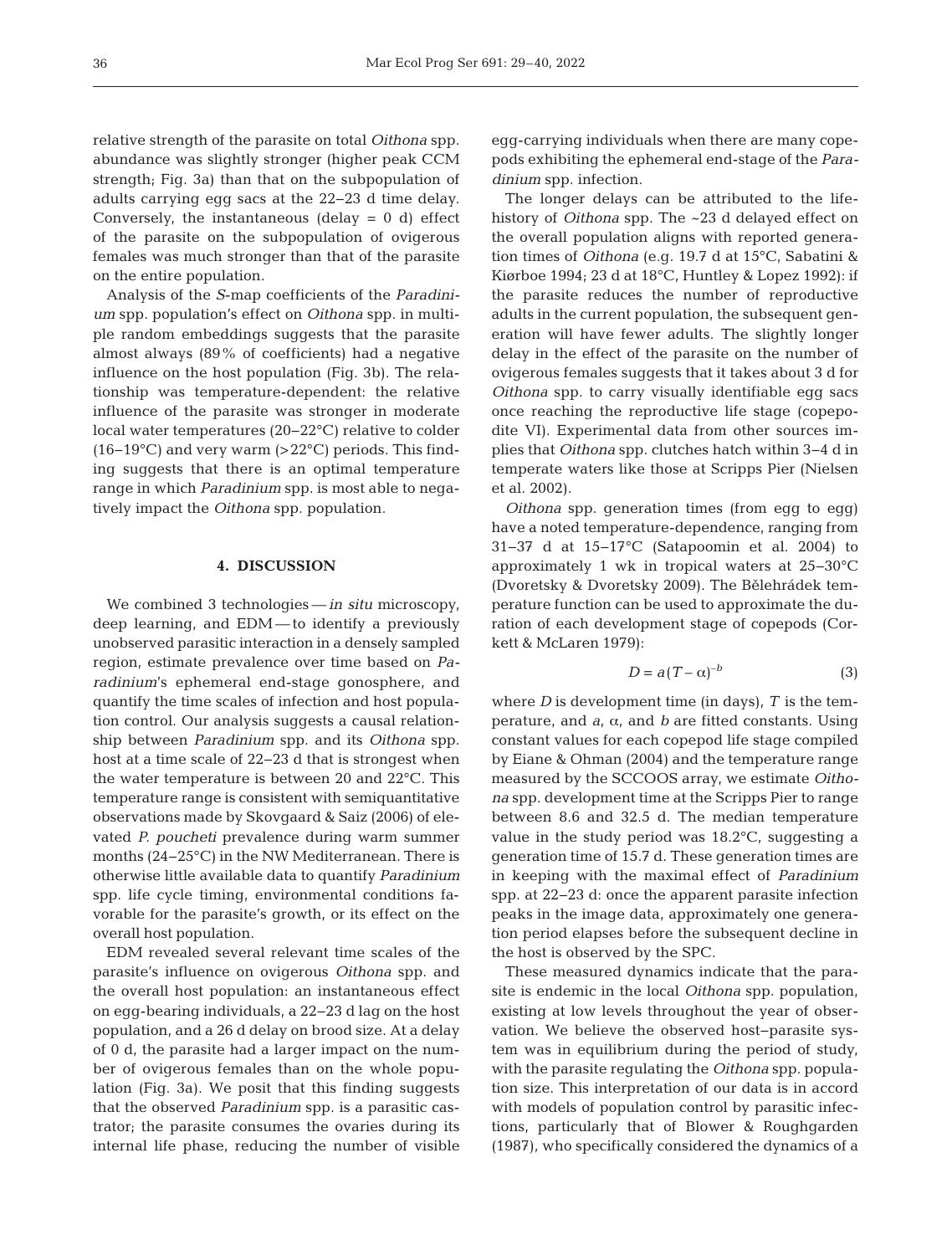marine host−parasitic castrator system. Their model suggested that such a system can exist in equilibrium when the disease agent is endemic and can enhance long-term host population stability as a process of co-diversification of the parasite and the host. The *Oithona*−*Paradinium* system we studied exhibits such behavior. The parasite's presence is inversely re lated to ovigerous females, indicating that *Paradinium* spp. inhibits the fecundity of the population at a time scale associated with the gestation period of *Oithona* spp.

While *Paradinium* spp. appears to be endemic and its relationship with *Oithona* spp. in equilibrium, without historical data we cannot definitively establish the state of the system. With only 1 yr of data, we cannot determine if the parasite is invasive or has historically been a part of the SCB plankton community. To our knowledge, *Paradinium* spp. has not previously been observed in the SCB despite decades of consistent study, perhaps due to the transient nature of the ectoparasitic gonosphere life stage. There is a wealth of local data that might be drawn upon to answer this question, particularly historic preserved net samples collected by the California Cooperative Oceanic Fisheries Investigations organization. Unfortunately, as previous studies have noted that chemical preservation techniques destroy *Paradinium* spp. after sporulation and attachment to the anal somite of the host's urosome, visual identification of the infection might not be possible from historic samples (Skovgaard & Saiz 2006). Counting endoparasites or conducting genomic analyses is an option but would require destruction of tissue (Bucklin & Allen 2004, Ruane & Austin 2017, Totoiu et al. 2020).

Previous studies have noted that parasitic infections of copepods in subpolar latitudes are temperaturedependent, suggesting that parasites are most pervasive in late summer and early autumn when the water is the warmest. Two parasitic dinoflagellates, *Atelodinium* spp. and *Blastiodinium* spp., have regularly been observed infecting copepods in warm coastal waters (Ianora et al. 1987, Skovgaard & Salomonsen 2009). Alves-de-Souza et al. (2011) found copepods in fected with *Blastiodinium* spp. in oligotrophic Mediterranean waters and experimentally confirmed that elevated sporulation rates occur in warmer water.

Reports of *Paradinium* spp. are rare, likely due to the ephemeral nature of the external end-life stage. Observations have an apparent seasonality, with most samples being collected in the summer months (Skovgaard & Saiz 2006, Skovgaard & Daugbjerg 2008). Jepps (1937) suggested that the sporulation rate of a different, but potentially related, copepod

parasite is temperature-dependent. This association with warmer temperatures is also a feature of the *Paradinium*−*Oithona* system. The *S*-map results suggest the parasite has the greatest effect on the *Oitho na* spp. population during warm periods when the water temperature is between 20 and 22°C. This temperature zone perhaps represents a range in which the parasite can optimally complete its internal life stage while not overtaking *Oithona* spp. eggproduction rates.

The effect of temperature aligns with the Blower & Roughgarden (1987) model of parasitic castration. For *Paradinium* spp. to have a regulatory effect on the host population, the net reproductive rate must be greater than the replacement rate of fertile copepods. The temperature range indicated by the *S*-map suggests that the parasite is better suited to reproduce in warm water. This finding reflects those of previous observations of *Paradinium* spp. and other parasites of metazoans.

The data we analyzed were collected during an extraordinarily warm period in the SCB due to the combined effect of the Blob and the equatorial El Niño 2015−2016. Marine heatwaves like the Blob, while uncommon by historic standards, are increasingly likely climatic events (Oliver et al. 2018). In the SCB, these events are associated with large temperature anomalies in the upper 100 m of the ocean, consistent with the ideal temperature range for *Paradinium* spp. becoming more common (Fumo et al. 2020). *Paradinium* control of copepod populations may become more broadly acute in the context of rising surface ocean temperatures.

Warmer waters have also been associated with elevated parasitic activity in a variety of marine organisms through increased host stress, pathogen virulence, pathogen range expansion, and host changes (Peacock et al. 2014, Cohen et al. 2018, Shields 2019). Other environmental changes associated with higher water temperature, such as acidification and in creased salinity, can likewise intensify parasitic activity and pathology (Byers 2021). Consistent with these observations, there is mounting evidence of high abundances of parasitic organisms in all ocean basins, including at polar latitudes (Lima-Mendez et al. 2015). Conversely, 18S DNA sequencing studies in the Western Antarctic Peninsula found elevated protozoan parasite loads during cooler periods (Cleary & Durbin 2016). Together with our results, these studies suggest that fine temporal resolution sampling methods are needed to quantify how parasite−host relationships will change in the global ocean.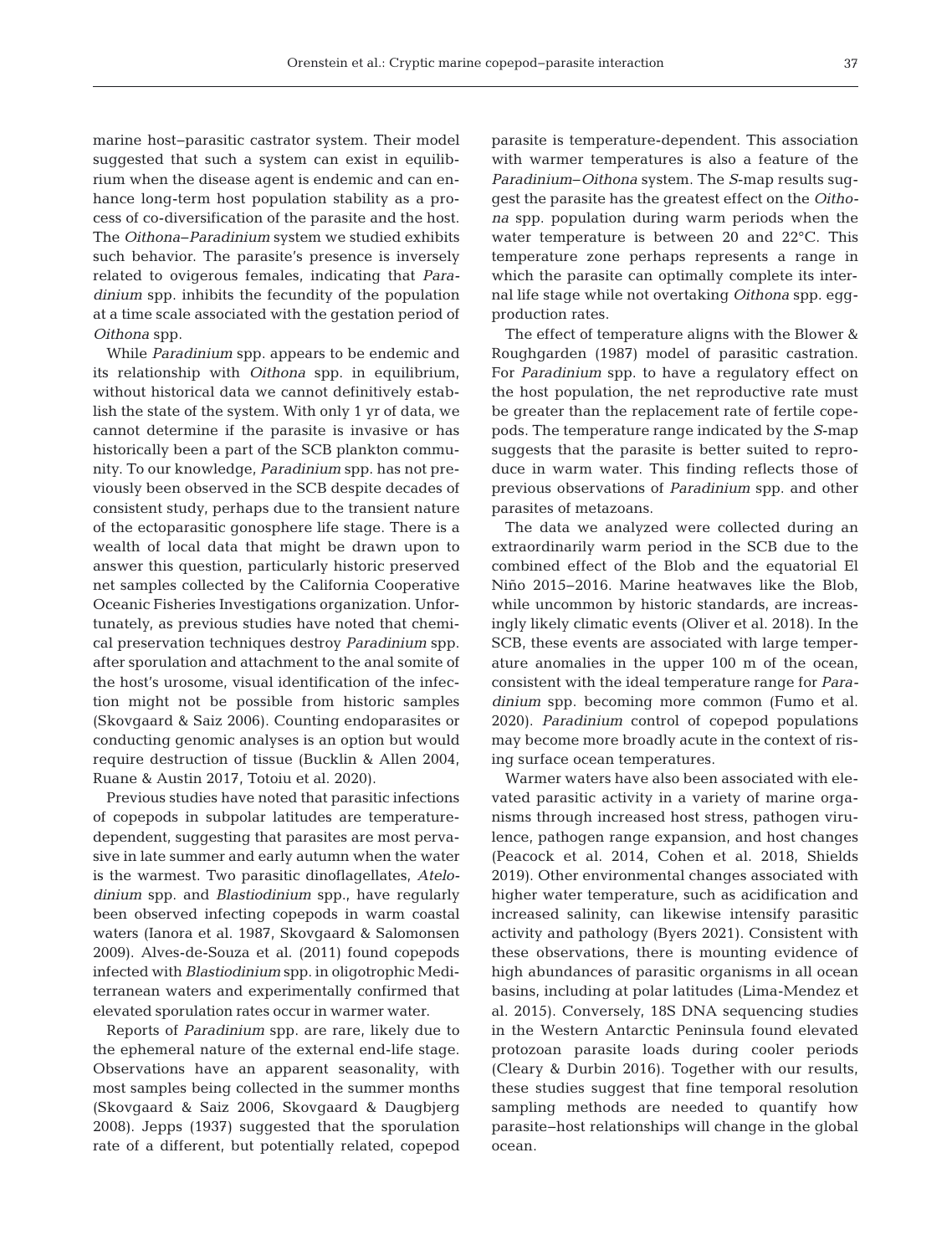Our study revealed the consistent presence of a parasitic castrator in one of the most studied zooplankton populations in the world. The time series acquired by the *in situ* camera system revealed a dynamic link between the copepod population and the parasite. While the SPC can monitor populations, the instrument cannot track individuals in time and space nor, therefore, establish parasitic intensity or abundance. Moreover, we cannot determine the sex ratio of the population, quantify the numbers of copepods at different life stages, or make exact volumetric estimates of abundance from the image data. We thus stress that our interpretation of these data is based strictly on the counts generated from images classified by the CNN.

The CNN itself is a potential source of error and consternation. When one trains a supervised automated classifier, they are implicitly encoding a static mapping between input images and the desired output. The model's performance degrades when the statistics of the unlabeled target data differ from that of the training data (Moreno-Torres et al. 2012). Reasonable model performance on a random subset of training data does not guarantee accurate output on new data. The problem of so-called distribution shift is pervasive and of renewed interest in the machine learning community (Taori et al. 2020). We were careful to evaluate our model in new regions of time that might represent changing populations in different environmental circumstances. The analysis of FDR and FOR indicates that our CNN overestimated the classes of interest but likely missed a negligibly small number of relevant samples. We can thus be confident that we did not miss many relevant ROIs but must be cautious in our interpretation: the estimated prevalence of ovigerous and parasitized copepods reported in this study should be understood as a maximum. This underscores that any future work should explicitly consider a distribution shift in study design, perhaps by incorporating alternate approaches such as quantification (Gonzalez et al. 2019, Orenstein et al. 2020a).

Despite the limitations of this sampling methodology, the new type of data is extremely valuable for studying gross population-level effects via techniques like EDM that make limited assumptions about the study system. Laboratory experiments should be conducted to quantify individual effects of *Paradinium* spp. on *Oithona* spp., including the parasite's influence on host motility and behavior; changes in the host's growth and fecundity rates; and a precise estimate of the relative duration of the endo- and ectoparasitic phases of the *Paradinium* life cycle. Future

field operations should couple *in situ* imaging systems with consistent co-located net or bottle samples. Direct access to biological material will facilitate genomic analyses and allow re searchers to dissect hosts to establish infection rates. Together, these data streams would allow better quantification of the presence and effects of parasites on zooplankton populations. These data sets will help assess how parasites fit into food-web models, affect energy transfer in marine systems, and influence organic carbon fluxes.

*Data availability*. Human-annotated training data, humancorrected count data, and automated count data are available in UCSD Library Data Repository: https://doi.org/10.5281/ zenodo.6502396

*Acknowledgements*. The authors thank Drs. Peter Franks and Jules Jaffe at UCSD for their support and invaluable advice at all stages of this project. The authors are also indebted to Dr. Jaime Gómez-Gutiérrez of the Instituto Politécnico Nacional de México for his critical reading and insightful comments on the manuscript. E.C.O was funded by the National Science Foundation BIGDATA Initiative (NSF IIS 15-46351). E.S. was funded under Department of Interior grant USDI-NPS P20AC00527. All machine learning experiments were performed on a GPU provided by the NVIDIA Corporation's Academic Hardware Donation Program.

#### LITERATURE CITED

- [Alves-de-Souza C, Cornet C, Nowaczyk A, Gasparini S,](https://doi.org/10.5194/bg-8-2125-2011)  Skovgaard A, Guillou L (2011) *Blastodinium* spp. infect copepods in the ultra-oligotrophic marine waters of the Mediterranean Sea. Biogeosciences 8:2125-2136
- [Beardsley RC, Dever EP, Lentz SJ, Dean JP \(1998\) Surface](https://doi.org/10.1029/98JC01458)  heat flux variability over the northern California shelf. J Geophys Res Oceans 103:21553-21586
- [Benfield MC, Grosjean P, Culverhouse PF, Irigoien X and](https://doi.org/10.5670/oceanog.2007.63)  others (2007) RAPID: research on automated plankton identification. Oceanography (Wash DC) 20: 172−187
- [Blower S, Roughgarden J \(1987\) Population dynamics and](https://doi.org/10.1086/284669)  parasitic castration: a mathematical model. Am Nat 129: 730−754
- [Bograd SJ, Chereskin TK, Roemmich D \(2001\) Transport of](https://doi.org/10.1029/1999JC000165)  mass, heat, salt, and nutrients in the southern California Current System: annual cycle and interannual variability. J Geophys Res Oceans 106:9255-9275
- [Bucklin A, Allen LD \(2004\) MtDNA sequencing from zoo](https://doi.org/10.1016/j.ympev.2003.11.002)plankton after long-term preservation in buffered formalin. Mol Phylogenet Evol 30: 879−882
- [Bush AO, Lafferty KD, Lotz JM, Shostak AW \(1997\) Para](https://doi.org/10.2307/3284227)sitology meets ecology on its own terms: Margolis et al. revisited. J Parasitol 83:575−583
- [Byers JE \(2021\) Marine parasites and disease in the era of](https://doi.org/10.1146/annurev-marine-031920-100429)  global climate change. Annu Rev Mar Sci 13: 397−420
- [Cavole LM, Demko AM, Diner RE, Giddings A and others](https://doi.org/10.5670/oceanog.2016.32)  (2016) Biological impacts of the 2013−2015 warm-water anomaly in the Northeast Pacific: winners, losers, and the future. Oceanography (Wash DC) 29:273-285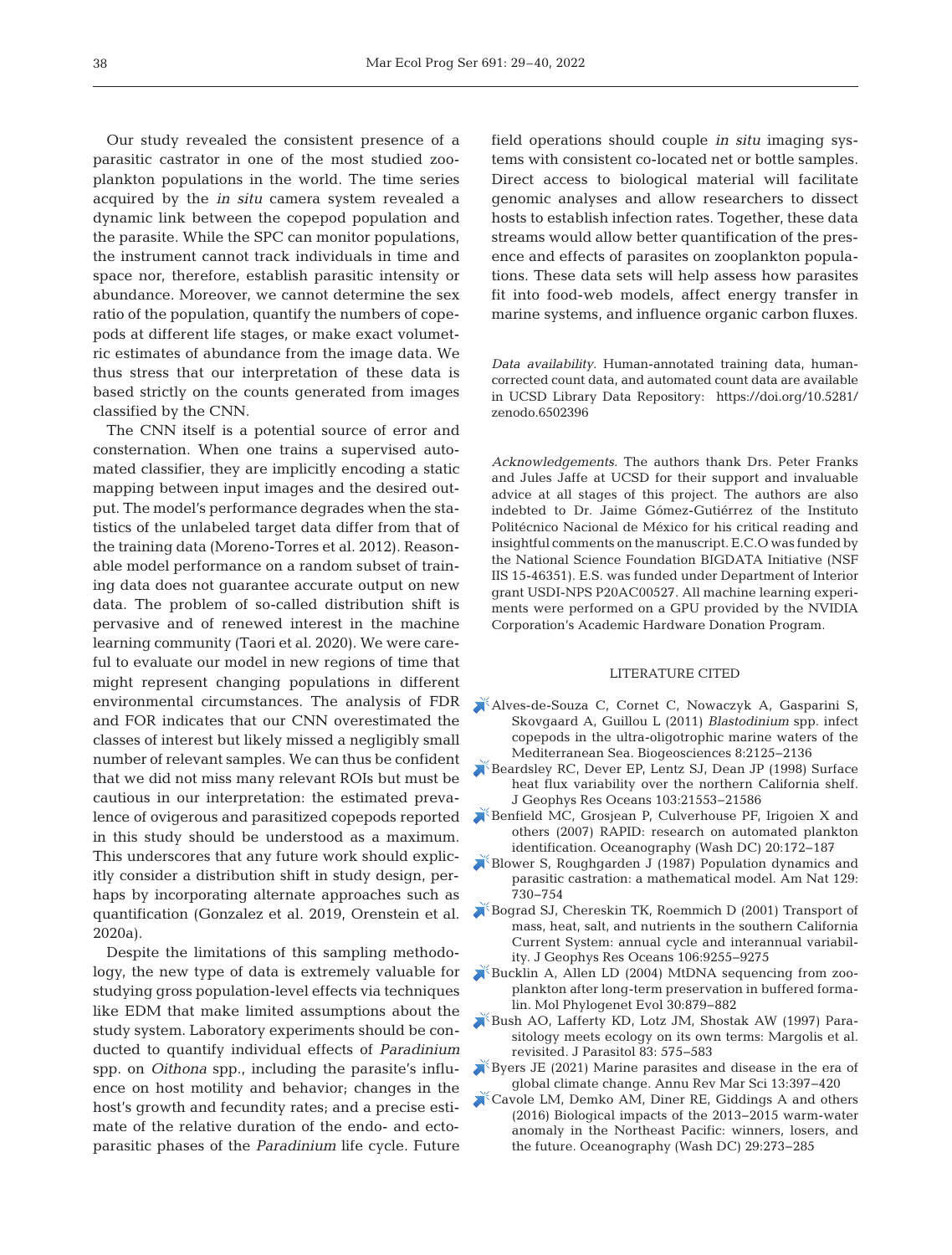- Chatton E (1910) *Paradinium paucheti*, ng, n. sp., flagellé parasite d'Arcatia clausi Giesbrecht (copépode pélagique). C R Seances Soc Biol Fil 69:341-342
- Chatton E, Soyer M (1973) Le cycle évolutif du *Paradinium poucheti* Chatton, flagellé parasite plasmodial des copépodes. Les paradinides. Ann Sci Nat Zool 15: 27−60
- [Cleary AC, Durbin EG \(2016\) Unexpected prevalence of](https://doi.org/10.1093/plankt/fbw005)  parasite 18S rDNA sequences in winter among Antarctic marine protists. J Plankton Res 38: 401−417
- [Cohen RE, James CC, Lee A, Martinelli MM and others](https://doi.org/10.5670/oceanog.2018.201)  (2018) Marine host−pathogen dynamics:influences of global climate change. Oceanography (Wash DC) 31: 182−193
- [Corkett CJ, McLaren IA \(1979\) The biology of](https://doi.org/10.1016/S0065-2881(08)60404-6) *Pseudocalanus*. Adv Mar Biol 15: 1−231
- [Deyle ER, May RM, Munch SB, Sugihara G \(2016\) Tracking](https://doi.org/10.1098/rspb.2015.2258)  and forecasting ecosystem interactions in real time. Proc R Soc B 283: 20152258
- [Di Lorenzo E, Schneider N, Cobb KM, Franks PJS and oth](https://doi.org/10.1029/2007GL032838)ers (2008) North Pacific Gyre Oscillation links ocean climate and ecosystem change. Geophys Res Lett 35: L08607
- [Dobson A, Lafferty KD, Kuris AM, Hechinger RF, Jetz W](https://doi.org/10.1073/pnas.0803232105)  (2008) Homage to Linnaeus: How many parasites? How many hosts? Proc Natl Acad Sci USA 105: 11482−11489
- [Dvoretsky VG, Dvoretsky AG \(2009\) Life cycle of](https://doi.org/10.1007/s00227-009-1183-4) *Oithona*  similis (Copepoda: Cyclopoida) in Kola Bay (Barents Sea). Mar Biol 156: 1433−1446
- [Eiane K, Ohman MD \(2004\) Stage-specific mortality of](https://doi.org/10.3354/meps268183)  *Calanus finmarchicus*, *Pseudocalanus elongatus* and *Oithona similis* on Fladen Ground, North Sea, during a spring bloom. Mar Ecol Prog Ser 268:183-193
- [Fields DM, Runge JA, Thompson C, Shema SD and others](https://doi.org/10.1093/plankt/fbu084)  (2015) Infection of the planktonic copepod *Calanus finmarchicus* by the parasitic dinoflagellate, *Blastodinium* spp: effects on grazing, respiration, fecundity and fecal pellet production. J Plankton Res 37:211-220
- [Fumo JT, Carter ML, Flick RE, Rasmussen LL, Rudnick DL,](https://doi.org/10.1029/2019JC015674)  Iacobellis SF (2020) Contextualizing marine heatwaves in the Southern California Bight under anthropogenic climate change. J Geophys Res 125:e2019JC015674
- [Genovese C, Wasserman L \(2002\) Operating characteristics](https://doi.org/10.1111/1467-9868.00347)  and extensions of the false discovery rate procedure. J R Stat Soc B 64:499-517
	- González P, Álvarez E, Díez J, López-Urrutia Á, del Coz JJ (2017) Validation methods for plankton image classification systems. Limnol Oceanogr Methods 15: 221−237
- [González P, Castano A, Peacock EE, Díez J, Del Coz JJ,](https://doi.org/10.1093/plankt/fbz023)  Sosik HM (2019) Automatic plankton quantification using deep features. J Plankton Res 41:449–463
- [Guidi L, Chaffron S, Bittner L, Eveillard D and others \(2016\)](https://doi.org/10.1038/nature16942)  Plankton networks driving carbon export in the oligotrophic ocean. Nature 532:465-470
- [Harvell CD, Kim K, Burkholder JM, Colwell RR and others](https://doi.org/10.1126/science.285.5433.1505)  (1999) Emerging marine diseases — climate links and anthropogenic factors. Science 285: 1505−1510
	- Ho J, Perkins PS (1985) Symbionts of marine Copepoda:an overview. Bull Mar Sci 37: 586−598
- [Huntley ME, Lopez MD \(1992\) Temperature-dependent](https://doi.org/10.1086/285410)  production of marine copepods: a global synthesis. Am Nat 140:201-242
- [Huyer A \(1983\) Coastal upwelling in the California Current](https://doi.org/10.1016/0079-6611(83)90010-1)  system. Prog Oceanogr 12: 259−284
- [Ianora A, Mazzocchi MG, Scotto di Carlo B \(1987\) Impact of](https://doi.org/10.3354/dao003029)  parasitism and intersexuality on Mediterranean popula-

tions of *Paracalanus parvus* (Copepoda:Calanoida). Dis Aquat Org 3: 29−36

- [Jacox MG, Hazen EL, Zaba KD, Rudnick DL, Edwards CA,](https://doi.org/10.1002/2016GL069716)  Moore AM, Bograd SJ (2016) Impacts of the 2015−2016 El Niño on the California Current System: early assessment and comparison to past events. Geophys Res Lett 43: 7072−7080
- $\delta$ Jepps MW (1937) Memoirs: on the protozoan parasites of *Calanus finmarchicus* in the Clyde Sea area. J Cell Sci s2-79:589-658
- [Ji R, Stegert C, Davis CS \(2013\) Sensitivity of copepod popu](https://doi.org/10.1093/plankt/fbs070)lations to bottom-up and top-down forcing: a modeling study in the Gulf of Maine region. J Plankton Res 35:66-79
- [Johnson PTJ, Ives AR, Lathrop RC, Carpenter SR \(2009\)](https://doi.org/10.1890/07-2071.1)  Long-term disease dynamics in lakes: causes and consequences of chytrid infections in *Daphnia* populations. Ecology 90: 132−144
- Kim HJ, Miller AJ, McGowan J, Carter ML (2009) Coastal phytoplankton blooms in the Southern California Bight. Prog Oceanogr 82:137-147
- [Kiørboe T \(1997\) Population regulation and role of mesozoo](https://doi.org/10.1023/A%3A1003173721751)plankton in shaping marine pelagic food webs. Hydrobiologia 363: 13−27
	- Krizhevsky A, Sutskever I, Hinton GE (2012) ImageNet classification with deep convolutional neural networks. Adv Neural Inf Process Syst 25: 1106−1114
- Lafferty KD, Kuris AM (2009) Parasitic castration: the evolution and ecology of body snatchers. Trends Parasitol 25: 564−572
- [Lafferty KD, Dobson AP, Kuris AM \(2006\) Parasites dominate](https://doi.org/10.1073/pnas.0604755103)  food web links. Proc Natl Acad Sci USA 103: 11211−11216
- [LeCun Y, Bengio Y, Hinton G \(2015\) Deep learning. Nature](https://doi.org/10.1038/nature14539)  521: 436−444
- Legendre L, Rivkin RB (2002) Fluxes of carbon in the upper ocean: regulation by food-web control nodes. Mar Ecol Prog Ser 242:95-109
- Lima-Mendez G, Faust K, Henry N, Decelle J and others (2015) Determinants of community structure in the global plankton interactome. Science 348: 1262073
- [Lynn RJ, Bograd SJ \(2002\) Dynamic evolution of the 1997−](https://doi.org/10.1016/S0079-6611(02)00043-5) 1999 El Niño−La Niña cycle in the southern California Current System. Prog Oceanogr 54:59-75
- [MacLeod N, Benfield M, Culverhouse P \(2010\) Time to auto](https://doi.org/10.1038/467154a)mate identification. Nature 467: 154−155
- [Margolis L, Esch GW, Holmes JC, Kuris AM, Schad G \(1982\)](https://doi.org/10.2307/3281335)  The use of ecological terms in parasitology (report of an ad hoc committee of the American Society of Parasitologists). J Parasitol 68: 131−133
- [McCallum HI, Kuris A, Harvell CD, Lafferty KD, Smith GW,](https://doi.org/10.1016/j.tree.2004.08.009)  Porter J (2004) Does terrestrial epidemiology apply to marine systems? Trends Ecol Evol 19:585-591
- $\stackrel{\wedge}{\sim}$ Moreno-Torres JG, Raeder T, Alaiz-Rodríguez R, Chawla NV, Herrera F (2012) A unifying view on dataset shift in classification. Pattern Recognit 45:521-530
- [Morgan SG, Shanks AL, MacMahan J, Reniers AJHM,](https://doi.org/10.1002/lno.10609)  Griesemer CD, Jarvis M, Fujimura AG (2017) Surf zones regulate larval supply and zooplankton subsidies to nearshore communities. Limnol Oceanogr 62: 2811−2828
- [Nielsen TG, Møller EF, Satapoomin S, Ringuette M,](https://doi.org/10.3354/meps236301)  Hopcroft RR (2002) Egg hatching rate of the cyclopoid copepod *Oithona similis* in arctic and temperate waters. Mar Ecol Prog Ser 236: 301−306
	- Nishida S (1985) Taxonomy and distribution of the Family Oithonidae (Copepoda, Cyclopoida) in the Pacific and Indian Oceans. Bull Ocean Res Inst Univ Tokyo 20: 1−167